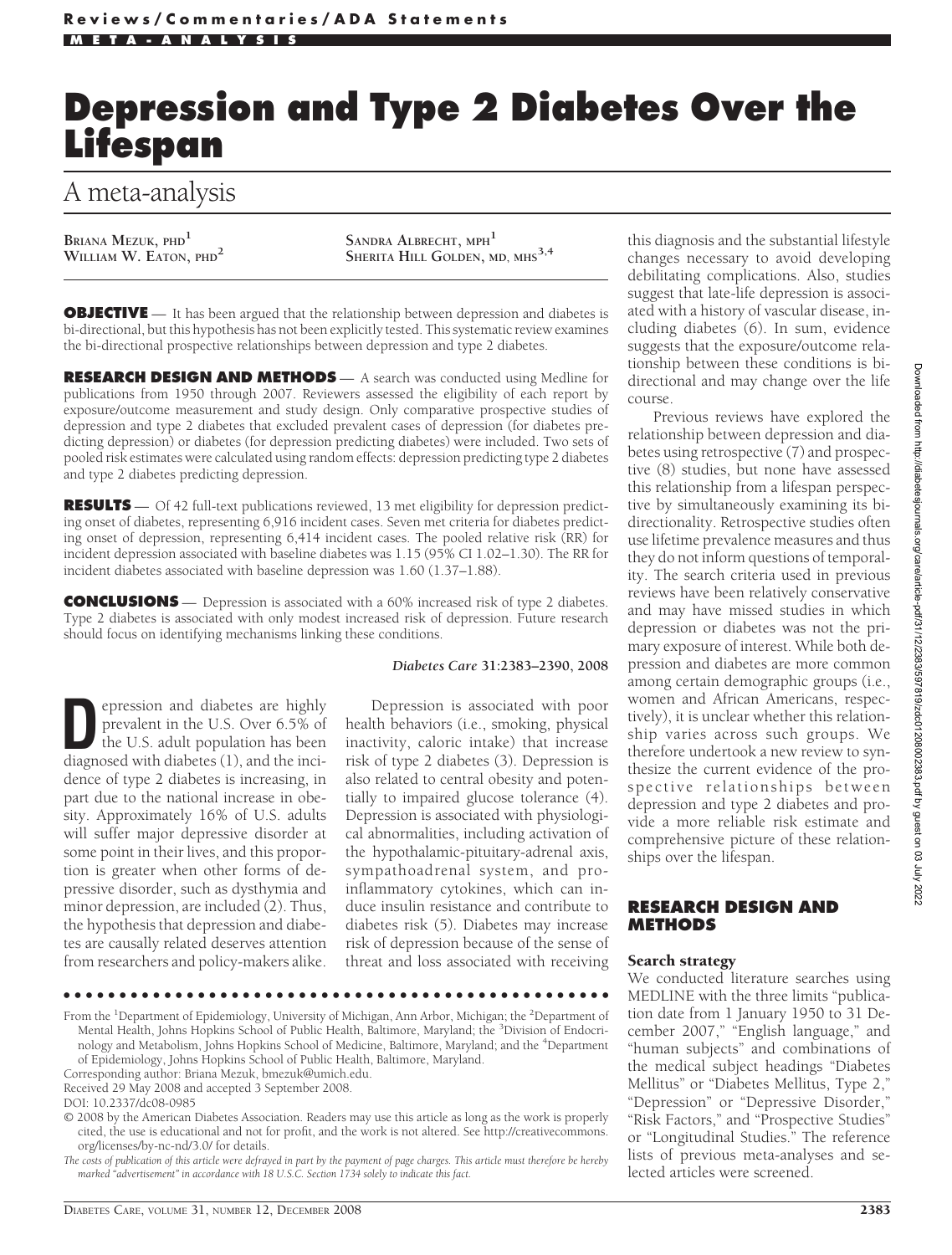#### **Table 1—***Comparative prospective studies of depression and incident type 2 diabetes*

| Author                    | Follow-up    | Incident n/<br>Total n | Sample source    | Sample<br>composition*                          |
|---------------------------|--------------|------------------------|------------------|-------------------------------------------------|
| Eaton et al. (17)         | 13 years     | 89/1,920               | Population based | Age: $\geq$ 18 years<br>63% F<br>34% B          |
| Kawakami et al. (26)      | 8 years      | 41/2,380               | Occupation based | Age: $\geq$ 18 years<br>Only men<br>100% A      |
| Stellato et al. (21)      | 9 years      | 54/1,156               | Population based | Age: 40-70 years<br>Only men<br>97% W           |
| Carnethon et al. (18)     | 15.6 years   | 369/6,190              | Population based | Age: 25-74 years<br>59% F<br>15% B              |
| Arroyo et al. (14)        | 4 years      | 973/72,178             | Occupation based | Age: 45-72 years<br>Only women<br>$\sim$ 100% W |
| Everson-Rose et al. (19)  | 3 years      | 96/2,662               | Population based | Age: 42-52 years<br>Only women<br>47% W         |
| Golden et al. (22)        | 6 years      | 721/11,615             | Population based | Age: 48-67 years<br>56% F<br>22% B              |
| Kumari et al. (27)        | $10.5$ years | 361/10,308             | Occupation based | Age: 35-55 years<br>44% F<br>$\sim$ 95% W       |
| Palinkas et al. (28)      | 8 years      | 79/971                 | Population based | Age: $\geq 50$ years<br>57% F<br>100% W         |
| van den Akker et al. (20) | 15 years     | 3,245/68,004           | Clinic network   | Age: ≥20 years<br>58% F                         |
| Mallon et al. (23)        | 12 years     | 88/2,663               | Population based | Age: 45-65 years<br>53% F                       |
| Carnethon et al. (24)     | 8 years      | 147/4,681              | Population based | Age: $\geq 65$ years<br>59% F<br>13% B          |
| Engum $(25)$              | 10 years     | 653/37,291             | Population based | Age: $\geq$ 30 years<br>55% F                   |

\*Racial/ethnic composition not provided for some studies: A, Asian; B, African American; F, female; W, non-Hispanic white. BDI, Beck Depression Inventory; CES-D, Centers for Epidemiologic Studies Depression Scale; FPG, fasting plasma glucose; MRD, medical record diagnosis; OGTT, 75-g oral glucose tolerance test; SHBG, sex hormone–binding globulin. †Selected estimate refers to estimate that is most closely adjusted for only demographic characteristics (age, sex, race/ethnicity, socioeconomic indicators, and marital status) and is the estimate used in the pooled analyses and are depicted in Figure 1. Estimates for Mallon et al. (23) and Kumari et al. (24) derived from pooled random-effects models across sex.

# Selection criteria

To be included, a report had to *1*) have a prospective design, *2*) include cases of probable type 2 diabetes (i.e., studies that examined only type 1 diabetes or diabetes before age 30 years were excluded), *3*) provide enough data to generate a relative risk estimate, and *4*) exclude prevalent cases of either depression (for diabetes predicting depression onset) or diabetes (for depression predicting diabetes onset). In the event of multiple publications,

only the most recent manuscript for a particular study population was included.

#### Data extraction

Two reviewers used a custom data abstraction form to evaluate and summarize selected articles. Abstracted information included authors, year, location, source of participants, sample composition, assessment of diabetes/depression, and matching and/or statistical adjustment for potential confounders. If multiple risk estimates (with error measurements) were presented in a given manuscript (e.g., nested multivariable models), the estimate that most closely adjusted for only demographic characteristics (e.g., age, sex, race, socioeconomic indicators, and marital status/household composition) was selected. We chose this approach because some studies adjusted for prominent effect modifiers (i.e., family history, health behaviors, adiposity) while others did not, and thus the interpretation of the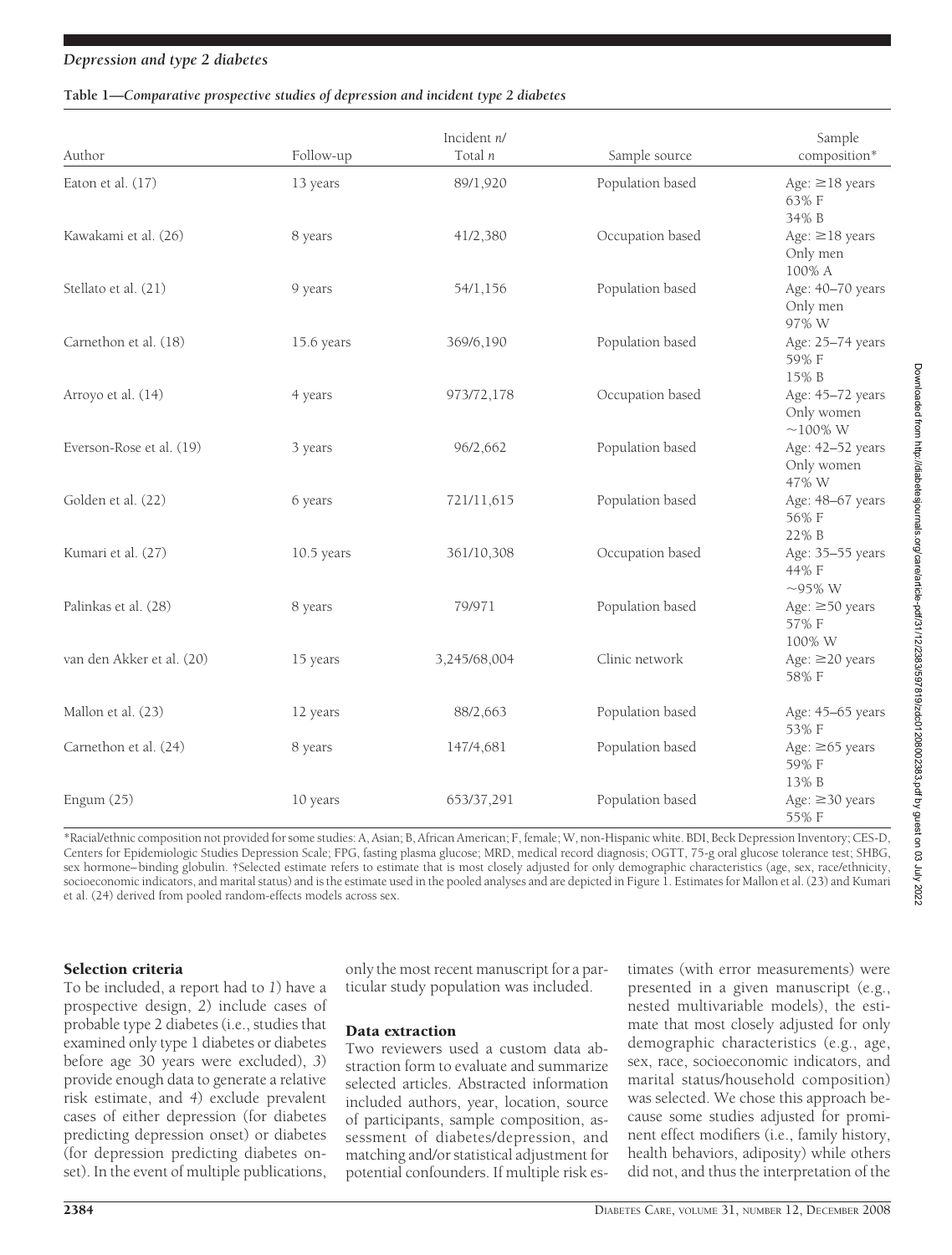# **Table 1—***Continued*

| Depression assessment                                                         | Diabetes assessment                    | Selected estimate<br>(95% CI)† | Statistical adjustment for selected<br>estimate†                                 |
|-------------------------------------------------------------------------------|----------------------------------------|--------------------------------|----------------------------------------------------------------------------------|
| Diagnostic Interview Schedule                                                 | Self-report                            | $2.23(0.90 - 5.55)$            | Age, sex, race, and BMI                                                          |
| Zung Self-Report Depression Scale                                             | OGTT                                   | $2.32(1.06 - 5.08)$            | Age                                                                              |
| CES-D                                                                         | Self-report                            | $3.09(1.34 - 7.12)$            | Free testosterone, SHBG, hypertension,<br>heart disease, and BMI                 |
| General Well-Being Scale                                                      | Self-report, MRD, death<br>certificate | $2.52(1.73 - 3.67)$            | Age, race, and sex                                                               |
| Short-Form 36                                                                 | Self-report                            | $1.55(1.27-1.90)$              | Age                                                                              |
| CES-D                                                                         | Self-report, FPG                       | $1.66(1.05-2.61)$              | Age, study site, race, education, and<br>medication use                          |
| Vital Exhaustion Questionnaire                                                | Self-report, FSG                       | $1.63(1.31-2.02)$              | Age, sex, race, study site, and<br>education                                     |
| General Health Questionnaire                                                  | Self-report, OGTT                      | $1.14(0.83 - 1.57)$            | Age, sex, length of follow-up, ethnicity,<br>electrocardiogram abnormalities,    |
| <b>BDI</b>                                                                    | OGTT, FPG, non-FPG                     | $2.50(1.29 - 4.87)$            | and employment grade<br>Age, sex, physical activity, and BMI                     |
| International Classification of Health Problems<br>in Primary Care (ICHPPC-2) | <b>MRD</b>                             | $1.04(0.84 - 1.28)$            | Age, sex, BMI, socioeconomic status,<br>and interaction of<br>depression*age*sex |
| Self-reported dysphoria                                                       | Self-report                            | $1.47(0.48 - 4.47)$            | Age                                                                              |
| CES-D                                                                         | Diabetes medication<br>use or FPG      | $1.63(1.12 - 2.36)$            | Age, race, and sex                                                               |
| Anxiety and Depression Index                                                  | Self-report, confirmed<br>with FPG     | $1.51(1.27-1.80)$              | Age, sex, education, and marital status                                          |

pooled value using the most-adjusted estimates from each study is misleading, for it is neither an estimate of the direct nor the total effect (9).

# Statistical analysis

The estimate from each study was used to generate a pooled relative risk using random effects. Two separate analyses were conducted: depression predicting type 2 diabetes and type 2 diabetes predicting depression. Random-effects modeling explicitly accounts for unmeasured variability across the values using the DerSimonian and Laird method, resulting in a pooled estimate with a wider confidence interval relative to the fixed-effects models (10). We evaluated heterogeneity in the estimates using the Cochrane Q statistic. If a study only presented stratified risk estimates (i.e., by sex), these estimates were combined using random effects and then that pooled estimate was used for the meta-analysis. For studies that presented graded relationships (e.g., low, medium, high depressive symptoms), only the estimate for the highest category was selected. Forest plots of the estimates and 95% CIs, with the weight of each point estimate indicated by the relative size of the marker, were used to visualize the range of effects. We used subgroup analyses to explore potential variability in the relationships by demographic characteristics (e.g., age, sex, race) and conducted sensitivity analyses to assess the robustness of our results (11). We used Egger's test and funnel plots to assess publication bias. If such bias was evident, we used the trim and fill approach (12) to generate a pooled estimate that accounted for the unpublished negative findings. All analyses were conducted using Stata v9.0 (StataCorp, College Station, TX), and statistical significance was set a priori at  $P \leq 0.05$ .

# **RESULTS**

#### Study selection

A total of 21,190 original-research articles were retrieved by the searches (the titles of which were examined by two independent reviewers). Manuscripts that did not reference either depression or diabetes in the title (or specifically referred to type 1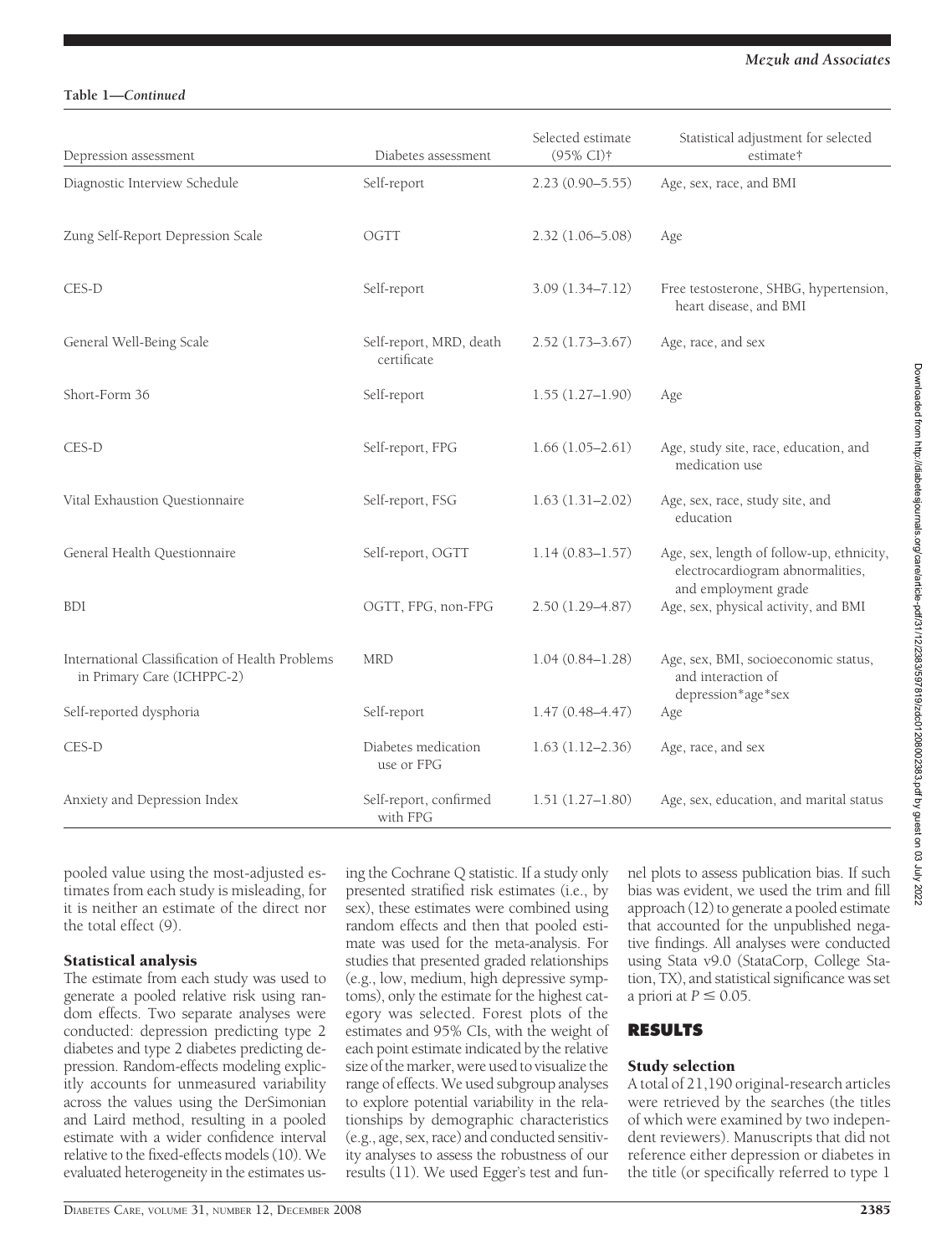|                          |           |                            | Table 2—Comparative prospective studies of type 2 diabetes and incident depression |                                         |                                                                                                                                    |                                                                                                                                                                                                                                                                                                                                                                                                                                                                                                                                                                                                                                                            |                                |                                                                                                                                                    |
|--------------------------|-----------|----------------------------|------------------------------------------------------------------------------------|-----------------------------------------|------------------------------------------------------------------------------------------------------------------------------------|------------------------------------------------------------------------------------------------------------------------------------------------------------------------------------------------------------------------------------------------------------------------------------------------------------------------------------------------------------------------------------------------------------------------------------------------------------------------------------------------------------------------------------------------------------------------------------------------------------------------------------------------------------|--------------------------------|----------------------------------------------------------------------------------------------------------------------------------------------------|
| Author (year)            | Follow-up | Incident $n/$<br>Total $n$ | Sample source                                                                      | composition*<br>Sample                  | Depression assessment                                                                                                              | Diabetes assessment                                                                                                                                                                                                                                                                                                                                                                                                                                                                                                                                                                                                                                        | Selected estimate<br>(95% CI)† | Statistical adjustment<br>of selected estimate <sup>†</sup>                                                                                        |
| Palinkas et al. (28)     | 8 years   | 118/971                    | Population-based                                                                   | Age: $\geq$ 50 years<br>100% W<br>57% F | BDI                                                                                                                                | tolerance test, FPG,<br>75-g oral glucose<br>non-FPG                                                                                                                                                                                                                                                                                                                                                                                                                                                                                                                                                                                                       | $0.73(0.41 - 1.30)$            | activity, and BMI<br>Age, sex, physical                                                                                                            |
| Polsky et al. (37)       | 6 years   | 571/8,387                  | Population-based                                                                   | Age: 51-61<br>years<br>87% W<br>52%F    | CES-D                                                                                                                              | Self-report                                                                                                                                                                                                                                                                                                                                                                                                                                                                                                                                                                                                                                                | 1.17 (0.98-1.41)               | CES-D, and chronic<br>Age, sex, race, marital<br>disability, baseline<br>status, education,<br>self-rated health,<br>wealth, income,<br>conditions |
| Brown et al. (38)        | 12 years  | 2,534/88,776               | Population-based<br>health care<br>registry                                        | Age: $\geq$ 20 years<br>53% F           | 1) Rx for antidepressant<br>related claim (ICD-9<br>and 2) depression-<br>code 296, 309, or<br>311) within $\pm$ 3<br>months of Rx | 1) Two or more diabetes-<br>related claims within a<br>2-year period (ICD-9<br>hospitalization, or 3)<br>diabetes-related<br>code 250), or 2<br>hypoglycemic                                                                                                                                                                                                                                                                                                                                                                                                                                                                                               | $1.04(0.94 - 1.15)$            | cancer and vascular<br>disease, and insulin<br>comorbid arthritis,<br>Age, sex, number of<br>MD visits,<br>use                                     |
| de Jonge et al. (30)     | 5 years   | 231/4,803                  | Population-based                                                                   | Age: $\geq$ 55 years<br>58% F           | GMS-AGECAT                                                                                                                         | prescription<br>Self-report                                                                                                                                                                                                                                                                                                                                                                                                                                                                                                                                                                                                                                | $1.42(1.04 - 1.93)$            | Age and sex                                                                                                                                        |
| Kim et al. (29)          | 2 years   | 63/521                     | Population-based                                                                   | Age: $\ge 65$ years<br>100% A<br>55% F  | GMS-AGECAT                                                                                                                         | Self-report                                                                                                                                                                                                                                                                                                                                                                                                                                                                                                                                                                                                                                                | $1.0(0.4-2.5)$                 | Unadjusted                                                                                                                                         |
| Engum (25)               | 10 years  | 2,303/7,291                | Population-based                                                                   | Age: $\geq$ 30 years<br>55%F            | Depression subscale<br>Hospital Anxiety and<br>Depression Scale-                                                                   | Self-report, confirmed<br>with FPG                                                                                                                                                                                                                                                                                                                                                                                                                                                                                                                                                                                                                         | $1.24(0.78 - 1.98)$            | and marital status<br>Age, sex, education,                                                                                                         |
| Maraldi et al. (39)      | 5.9 years | 594/2,522                  | Population-based                                                                   | Age: 70-79<br>years<br>56% W<br>48% F   | CES-D or self-reported<br>antidepressant use                                                                                       | medication use or FPG<br>Self-report diagnosis/<br>hypoglycemic                                                                                                                                                                                                                                                                                                                                                                                                                                                                                                                                                                                            | $1.31(1.07 - 1.61)$            | and baseline CES-D<br>Adjusted for age, sex,<br>race, study site,                                                                                  |
| is depicted in Figure 1. |           |                            |                                                                                    |                                         |                                                                                                                                    | *Racial/ethnic composition not provided for some studies: A, Asian; B, African American; F, female; W, non-Hispanic white. BDI, Beck Depression Inventory; CES-D, Centers for Epidemiologic Studies Depression<br>Scale; FPG, fasting plasma glucose; GMS-AGECAT, Geriatric Mental State B3 diagnostic schedule with application of the Automated Geriatric Examination for Computer-Assisted Taxonomy algorithm. †Selected<br>estimate refers to estimate that is most closely adjusted for only demographic characteristics (age, sex, race/ethnicity, socioeconomic indicators, and marital status) and is the estimate used in the pooled analyses and |                                |                                                                                                                                                    |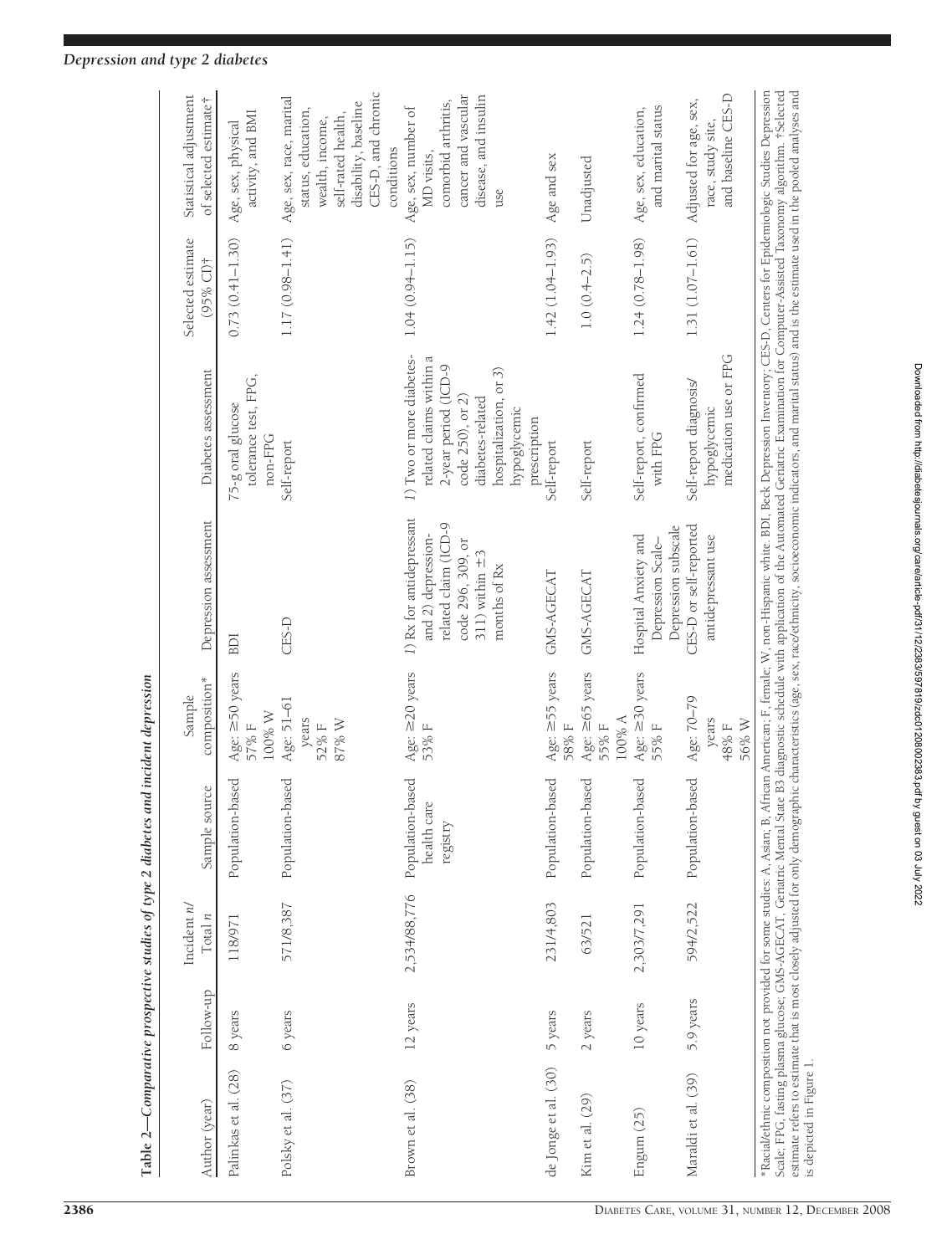

Figure 1—*Forest plot of prospective studies of depression and type 2 diabetes.* A*: Baseline depression predicting incident type 2 diabetes.* B*: Baseline diabetes predicting incident depression.*

diabetes) were excluded at this phase, and titles that referred to "development," "risk/incidence," or "comorbidity/cooccurrence" and similar terms were selected for additional review  $(n = 1,168)$ . From this set, 42 articles were retrieved for full abstraction. Of these, 24 articles did not meet selection criteria and were excluded (see Supplemental Fig. 1 and supplemental search results in the online appendix available at http://dx.doi.org/ 10.2337/dc08-0985). Ten studies were excluded for failing to remove prevalent cases of depression/diabetes at baseline. One was excluded for using a measure of "burnout" rather than depression. Ten reports were excluded because they did not provide enough data to generate a risk estimate. Two studies used the same sample (13,14), and only the most recent publication (Arroyo et al. [14]) was retained. Two studies used samples selected for the presence of specific diabetes or depression risk factors (antipsychotic medications [15] and coronary heart failure

[16]), respectively). We determined that these samples would introduce bias and heterogeneity into the pooled estimate and therefore excluded them. However, we conducted sensitivity analyses to assess the effect of this decision. The remaining 18 articles (two of which examined both depression predicting diabetes and diabetes predicting depression) were retained for analysis and are described in Tables 1 and 2.

#### Depression predicting type 2 diabetes

The results from 13 studies of depression predicting incident diabetes, representing 6,916 cases of diabetes, are consistent (Fig. 1*A*). Even in those instances in which the association was not statistically significant, the trend for depression to increase risk of subsequent diabetes was present. Assessment of heterogeneity indicated that the random effects model was appropriate (Cochrane Q statistic [13 d.f.]:  $37.63$ ,  $P < 0.001$ ), generating a

pooled relative risk (RR) of 1.60 (95% CI 1.37–1.88).

Measurement of depression and diabetes status varied across the reports. Most used nondiagnostic measures of depressive symptoms and distress (i.e., Centers for Epidemiologic Studies for Depression Scale, General Health Questionnaire). Several studies supplemented self-report measures of diabetes with physiologic measures (i.e., fasting plasma glucose). The consistency of this relationship across different means of depression and diabetes assessment indicates that the finding is unlikely to be a spurious result of measurement error.

#### Type 2 diabetes predicting depression

Only seven studies investigated the association between type 2 diabetes and risk of depression (Table 2), representing 6,414 incident cases (Fig. 1*B*). There was no evidence of heterogeneity (Q statistic [6 d.f.]:  $9.17, P \le 0.16$ ); however, we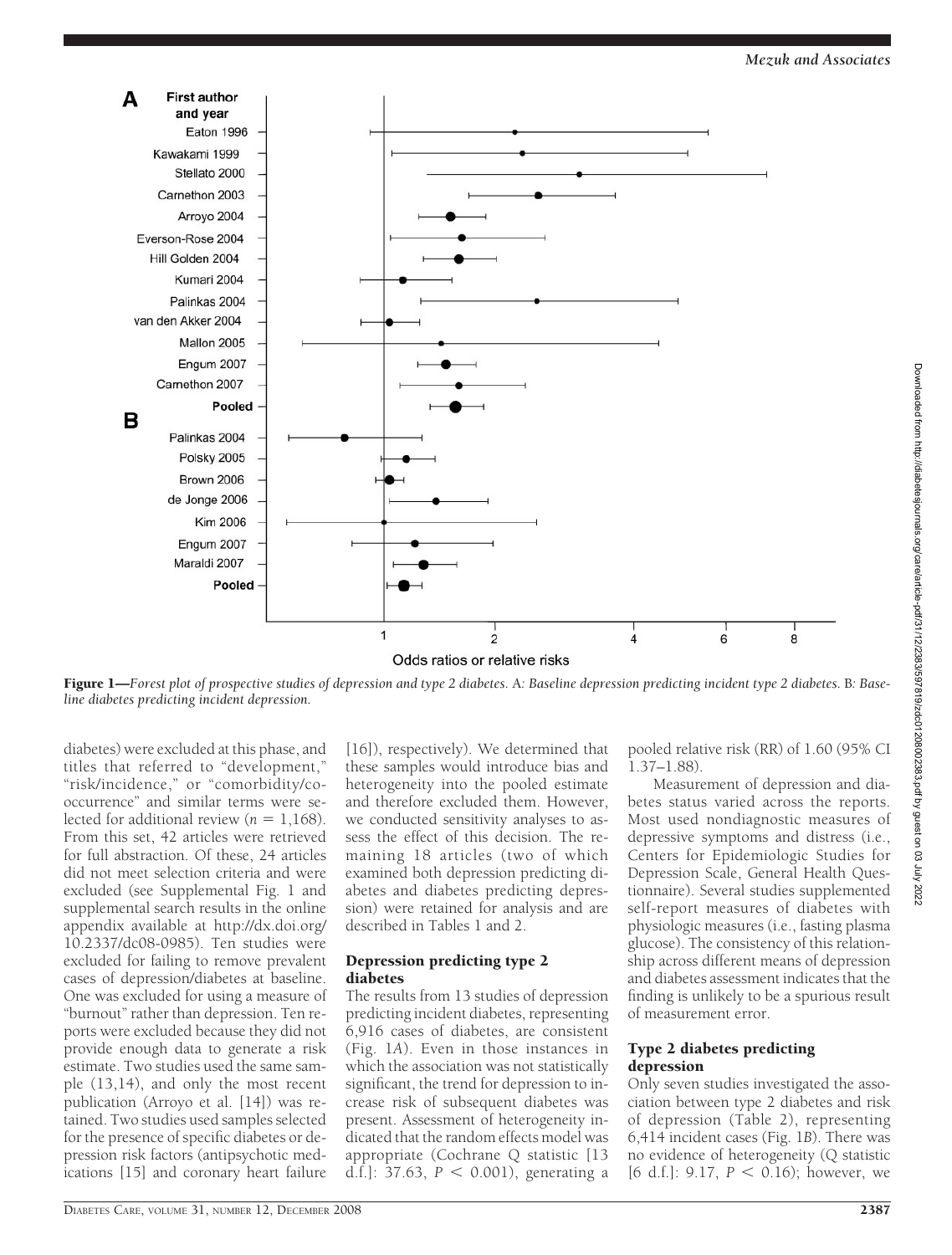present the random effects estimates to be consistent with the above analyses (the fixed-effects estimates did not differ substantially or change the interpretation of the findings; data not shown). There is only modest evidence to support the hypothesis that type 2 diabetes is a "depressogenic" condition that increases risk developing depression (RR 1.15, 95% CI 1.02–1.30).

# Moderating influences

We conducted a series of random effects subgroup analyses to explore whether the relation for depression predicting diabetes varied across demographic groups. The RR from studies that reported a mean (or median) age of  $\leq 50$  years (17–19) or that provided age-stratified results (20) was  $1.96$  ( $P < 0.001$ ), while the RR derived from studies with mean/median age  $\geq$ 50 years (14,21–25) or that provide age-stratified results was more modest  $(RR\ 1.50, P \leq 0.001)$  (two studies [26,27] did not provide mean/median age). The RR for women (derived only from six studies that excluded men [14,19] or provided sex-stratified estimates [20,23,25,27]) was 1.26 (95% CI 0.95– 1.67). The RR for men (derived from six studies that excluded women (21,26) or provided sex-stratified estimates) was 1.57 (1.24–1.99). The RR for studies that included primarily (95%) whites  $(14,21,27,28)$  was  $1.65$  ( $P < 0.004$ ). The RR for studies that included at least 10% African Americans (17–19,22,24) was  $similar (RR 1.79, P < 0.001)$  (four studies that either did not report racial/ethnic composition [20,23,25] or included only Asians [26] were excluded).

# Sensitivity analysis

We conducted a series of sensitivity analyses to assess the robustness of our findings. First, we assessed the influence of selecting the demographic-adjusted estimate for the main analyses by pooling estimates from the most- and least-adjusted models across the studies. For studies of depression predicting diabetes, the leastadjusted RR was 1.61 (95% CI 1.38– 1.88), and the most-adjusted (all 13 of which adjusted for adiposity) RR was 1.40 (1.21–1.61). For diabetes-predicting depression, the least-adjusted pooled RR was 1.20 (1.06–1.36) and the mostadjusted (only two of which adjusted for adiposity) RR was 1.09 (1.01–1.18). Second, we assessed the impact of excluding the Miller et al. (15) and Havranek et al. (16) studies (excluded because of sample



Figure 2—*Begg's funnel plot with 95% confidence limits.* A:*Depression predicting incident of type 2 diabetes.* B: *Type 2 diabetes predicting incident depression.*

selection criteria, described above). For depression predicting diabetes, inclusion of the antipsychotic medication use sample (15) slightly attenuated the pooled estimate (RR  $1.54, P < 0.001$ ). For diabetes-predicting depression, inclusion of the heart failure sample (16) did not alter the pooled estimate (RR 1.17,  $P \leq$ 0.012). We conducted analyses excluding studies that did not adjust for age (21,29), which slightly attenuated both sets of results (data not shown). For depression predicting diabetes, studies that used physiologic testing or clinical records to supplement diabetes measurement reported slightly smaller effects (RR 1.58) than those that relied only on self-report (RR 1.63), although both were statistically significant ( $\overline{P}$  < 0.001). Similarly, for diabetes-predicting depression, studies with clinical measures reported smaller effects (RR 1.11) than self-report only (RR 1.16), but these results were no

longer statistically significant  $(P < 0.26)$ . Finally, because both depression and diabetes can have extended prodromal periods, we excluded four samples that had short ( $\leq$ 5 years) follow-up periods (14,19,29,30). After excluding these studies, diabetes was no longer a significant predictor of depression (RR 1.09, 95% CI 0.96–1.25), but depression remained predictive of incident diabetes  $(1.64, 1.\overline{3}4 - 2.00)$ .

# Assessment of publication bias

We found suggestive but not statistically significant evidence of publication bias for studies of depression predicting diabetes (Begg's corrected rank coefficient 1.40,  $P < 0.161$ , and Egger's test,  $P <$ 0.089) (Fig. 2) consistent with a previous meta-analysis (8). Using the fill and trim approach (12), which imputes estimates from hypothetical negative unpublished reports, the publication-bias corrected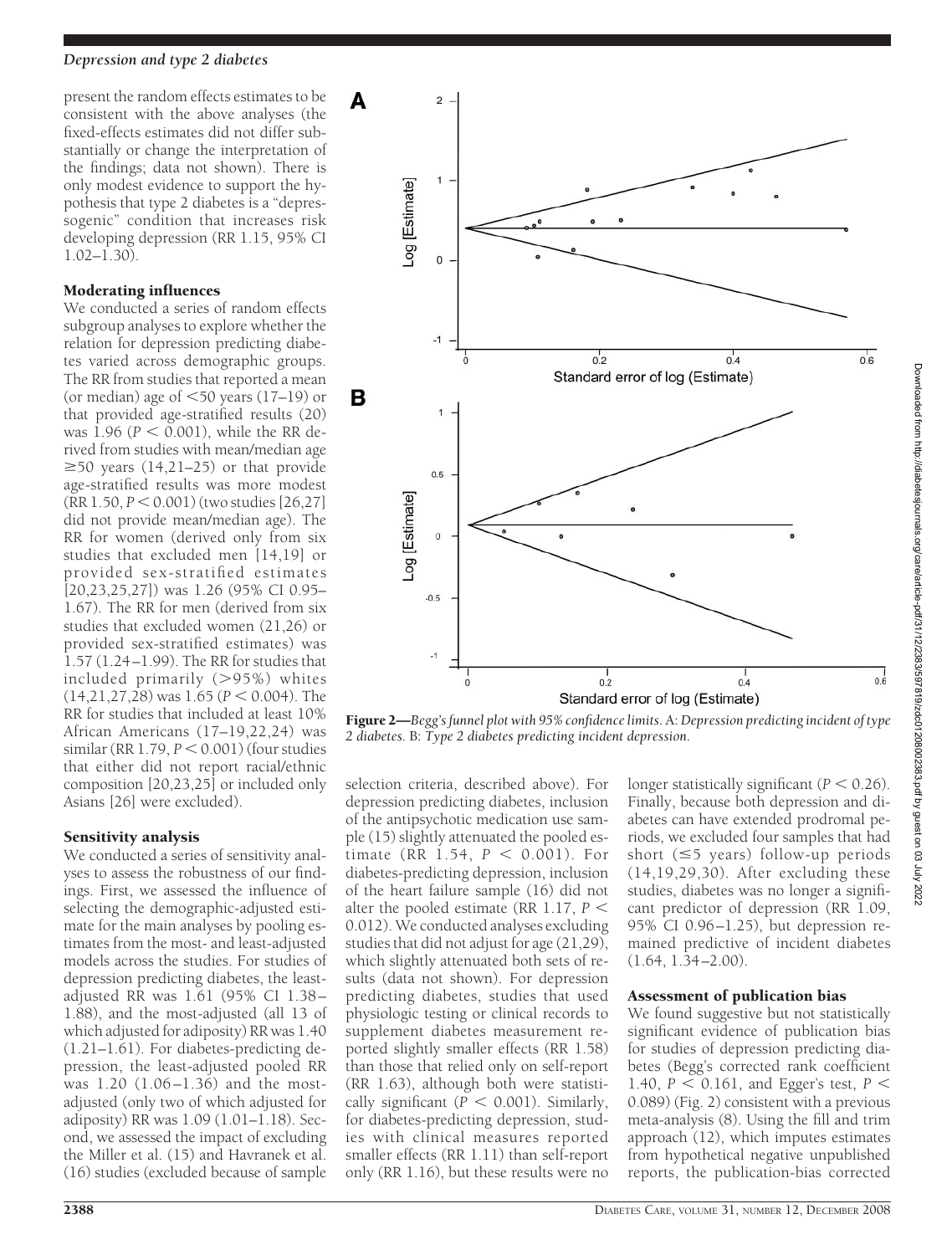risk estimate remained statistically significant (RR 1.42, 95% CI 1.20–1.67). There was no evidence, either from visual inspection of the funnel plot or the Begg's coefficient  $(0.30, P \le 0.76)$  of publication bias regarding studies of diabetespredicting depression.

**CONCLUSIONS** — There is a strong and robust association between depression and incidence of type 2 diabetes, but only a weak relation between diabetes and risk of depression. Early retrospective studies had suggested that the relationship between depression and diabetes was bi-directional, but prospective analyses were necessary to understand its natural history. In contrast to the reports of depression predicting diabetes, there was no evidence of heterogeneity or moderation of effect among the studies of diabetes predicting depression. Diabetes is a serious metabolic disorder that has lifechanging consequences for individuals affected by it. Depression is a complex condition characterized by disruptions in all facets of life—social, psychological, behavioral, and biological. The finding that depression is associated with a 60% increase in risk of developing type 2 diabetes rivals other known risk factors for this disease, such as smoking (31). Our findings suggest that there is only a modest association between diabetes and incidence of depression, but it is an understudied phenomenon, and it may be that competing risks for late-life depression (i.e., macrovascular disease, functional/cognitive decline) mask this relationship. Depression is also difficult to detect in older adults (32), and thus measurement error may partially explain why this association is so modest. The subgroup analyses suggest this relationship may vary by age and sex, and studies should focus on identifying groups in which this association is particularly robust to target prevention efforts.

Risk factor epidemiology can inform prioritization of prevention efforts through the notion of populationattributable risk (33). The populationattributable risk describes the magnitude of reduction in a given outcome expected if the effect of the risk factor were eliminated, assuming the risk factor is a necessary cause of the outcome. It is a function of the strength of the association and the prevalence of the risk factor. For example, atypical antipsychotic medications are associated with  $\sim$ 30% increased risk of type 2 diabetes (15), but use of these

agents is rare in the general population (prevalence  $\leq 1\%$ ), and thus the associated population-attributable risk is on the order of 0.5%. In contrast, the risk for diabetes associated with depression reported above coupled with a prevalence of 16% (2) is associated with a population-attributable risk of 9% because depression is much more common.

This analysis has strengths and limitations. The primary strengths are the expansive literature search and the explicit assessment of the bi-directionality of the depression-diabetes relationship, which previous reviews have not systematically evaluated. We also conducted sensitivity analyses to assess the robustness of our findings. The primary limitation stems from the quality of the included studies. There was evidence of heterogeneity and potential publication bias among the studies of depression predicting diabetes, and while we conducted a relatively broad search, by limiting it to only one database, we may have missed some reports. However, inclusion of the hypothetical missing negative studies still resulted in a statistically significant, albeit attenuated, pooled estimate of elevated risk of diabetes. Importantly, even this attenuated risk estimate was of greater magnitude than the pooled risk estimate of diabetes predicting depression. While we attempted to generate the total effect of the depression-diabetes relationship by selecting estimates adjusted primarily for demographic characteristics, adjustment for confounders varied, and thus our pooled analyses only approximate the total effect. We did not examine the role of diabetes complications in this analysis, although there is compelling evidence that depression is associated with poorer glycemic control (34) and increased risk of complications (35).

Research should move from epidemiologic investigations that have established this association and begin the process of empirically testing causal hypotheses. Many aspects of this relationship—most notably, whether treating depression lowers the increased risk of diabetes—have yet to be examined in a controlled manner, although there is suggestive evidence that antidepressant use is associated with elevated, not lowered, risk of diabetes, possibly an example of confounding by indication (36). The studies reviewed here demonstrate the importance of early detection of depression and the important role of primary care physicians in careful monitoring of the physiological consequences and correlates of psychiatric disorders.

**Acknowledgments**— This study was supported by National Institute of Mental Health grants T32-MH14592, R01-MH47447, and F31-MH78443 and the Robert Wood Johnson Health and Society Scholars program.

# **References**

- 1. American Diabetes Association: Diabetes Fact Sheet. Available from http://wwwdiabetesorg/about-diabetesjsp, 2005. Accessed 1 May 2008
- 2. Kessler R, Berglund P, Delmer O, Jin R, Merikangas K, Walters EE: Lifetime prevalence and age-of-onset distributions of DSM-IV disorders in the National Comorbidity Survey Replication. *Arch Gen Psychiatry* 62:593–602, 2005
- 3. Strine T, Mokdad A, Dube S, Balluz L, Gonzalez O, Berry J, Manderscheid R, Kroenke K: The association of depression and anxiety with obesity and unhealthy behaviors among community-dwelling US adults. *Gen Hosp Psychiatry* 30:127– 137, 2008
- 4. Weber B, Schweiger U, Deuschle M, Heuser I: Major depression and impaired glucose tolerance. *Exp Clin Endocrinol Diabetes* 108:187–190, 2000
- 5. Golden SH: A review of the evidence for a neuroendocrine link between stress, depression and diabetes mellitus. *Curr Diabetes Rev* 3:252–259, 2007
- 6. Camus V, Kraehenbuhl H, Preisig M, Bula C, Waeber G: Geriatric depression and vascular diseases: what are the links? *J Affect Disord* 81:1–16, 2004
- 7. Anderson R, Freedland K, Clouse R, Lustman P: The prevalence of comorbid depression in adults with diabetes: a metaanalysis. *Diabetes Care* 24:1069–1078, 2001
- 8. Knol M, Twisk J, Beekman A, Heine R, Snoek F, Pouwer F: Depression as a risk factor for the onset of type 2 diabetes mellitus:ameta-analysis.*Diabetologia*49:837– 845, 2006
- 9. Lipsey M, Wilson D: *Practical Meta-Analysis.* Thousand Oaks, CA, Sage Publications, 2001
- 10. DerSimonian R, Laird N: Meta-analysis in clinical trials. *Control Clin Trials* 7:177– 188, 1986
- 11. Berlin J: Benefits of heterogeneity in metaanalysis of data from epidemiologic studies. *Am J Epidemiol* 142:383–387, 1995
- 12. Duval S, Tweedie R: Trim and fill: a simple funnel-plot-based approach of testing and adjusting for publication bias in meta-analysis. *Biometrics* 56:455–463, 2000
- 13. Saydah S, Brancati F, Golden S, Fradkin J, Harris M: Depressive symptoms and the risk of type 2 diabetes mellitus in a US